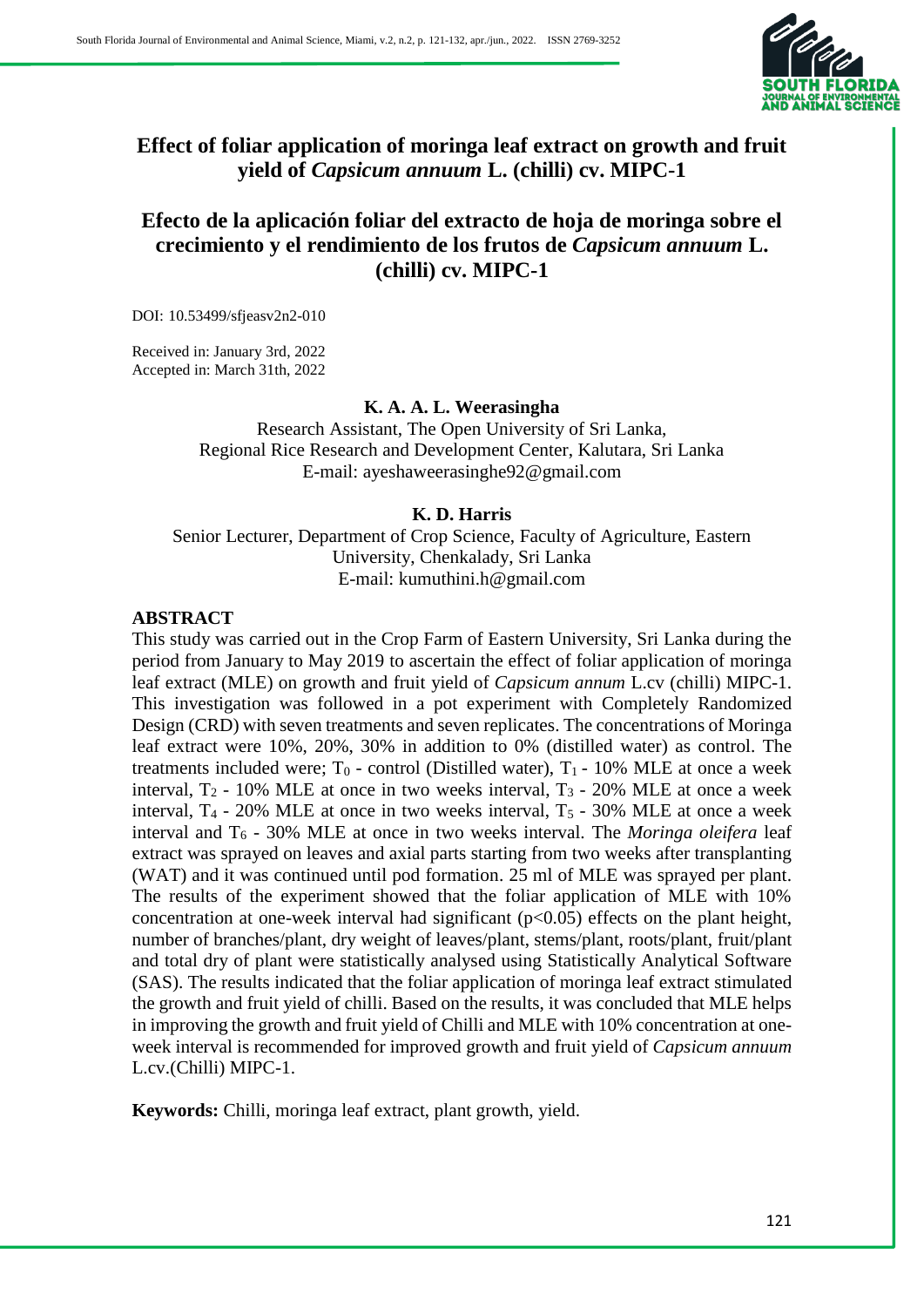

### **RESUMEN**

Este estudio se llevó a cabo en la Granja de Cultivos de la Universidad del Este, Sri Lanka, durante el período de enero a mayo de 2019 para determinar el efecto de la aplicación foliar de extracto de hoja de moringa (MLE) en el crecimiento y el rendimiento de los frutos de Capsicum annum L.cv (chile) MIPC-1. Esta investigación se siguió en un experimento en maceta con Diseño Completamente Aleatorio (DCA) con siete tratamientos y siete repeticiones. Las concentraciones de extracto de hoja de Moringa fueron 10%, 20%, 30% además de 0% (agua destilada) como control. Los tratamientos incluidos fueron: T0 - control (agua destilada), T1 - 10% MLE a intervalos de una semana, T2 - 10% MLE a intervalos de dos semanas, T3 - 20% MLE a intervalos de una semana, T4 - 20% MLE a intervalos de dos semanas, T5 - 30% MLE a intervalos de una semana y T6 - 30% MLE a intervalos de dos semanas. El extracto de hoja de Moringa oleifera se roció sobre las hojas y las partes axiales a partir de las dos semanas después del trasplante (WAT) y se continuó hasta la formación de la vaina. Se rociaron 25 ml de MLE por planta. Los resultados del experimento mostraron que la aplicación foliar de MLE con una concentración del 10% con un intervalo de una semana tuvo efectos significativos (p<0,05) sobre la altura de la planta, el número de ramas/planta, el peso seco de las hojas/planta, los tallos/planta, las raíces/planta, los frutos/planta y el total seco de la planta, que se analizaron estadísticamente mediante el software de análisis estadístico (SAS). Los resultados indicaron que la aplicación foliar de extracto de hoja de moringa estimuló el crecimiento y la producción de frutos de chile. Basándose en los resultados, se concluyó que el MLE ayuda a mejorar el crecimiento y el rendimiento de frutos del chile y se recomienda el MLE con una concentración del 10% a intervalos de una semana para mejorar el crecimiento y el rendimiento de frutos de Capsicum annuum L.cv.(Chilli) MIPC-1.

**Palabras clave:** Chilli, extracto de hoja de moringa, crecimiento de la planta, rendimento.

# **1 INTRODUCTION**

*Capsicum annuum* L.cv (Chilli) is one of the well-known members of the Solanaceae family and it is used as a spice and both green and ripe dried forms are used on a large scale due to its pungency. Although chilli is grown as a vegetable and also a condiment the peak use of chilli throughout the world is as a spice on account of its pungency and pleasant flavour. Nowadays chilli can be considered as one of the most important cash crops grown in Sri Lanka.

The use of synthetic plant growth regulators to enhance the crop growth and yield, have been reported to have adverse effects on agricultural products, humans and ecosystem. Therefore, there is a dire need to evaluate the potentials of certain organic materials to improve crop yield. *Moringa oleifera* is one of the best alternatives and has a positive effect on growth and yield of crops and thus its application can be promoted among farmers as a possible substitute for synthetic plant growth regulators. As it is applied in the form of foliar application it is more beneficial than soil application due to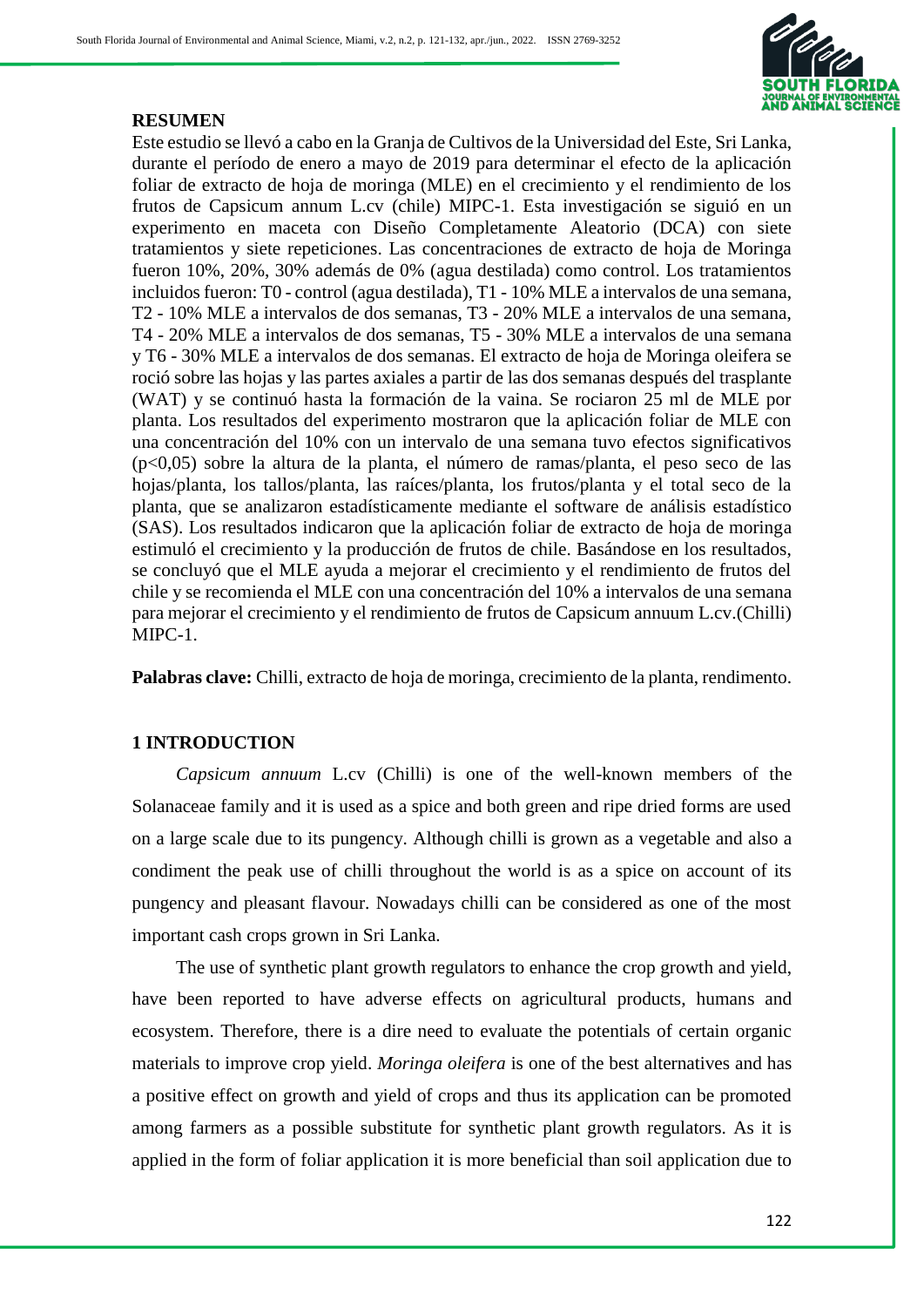

the effective utilization of foliar applied nutrients by plants than soil-applied nutrients (Narang *et al*., 1997). MLE is considered as a rich source of growth regulators such as zeatin (a cytokinin), ascorbate, phenolics, and also many other essential plant minerals (Hussain *et al*., 2013). Therefore, it can be efficiently used as a foliar spray on chilli among farmers with the idea of enhancing the growth and yield of chilli. Considering the above, the present investigation was carried out to study the effect of different concentrations and application frequencies of MLE as a foliar application with recommended fertilizer on growth and fruit yield of *Capsicum annum* L.cv. (Chilli) MIPC-1.

## **2 MATERIALS AND METHODS**

A pot experiment was carried out in the Crop Farm, Eastern University, Sri Lanka during the period from January to May 2019. The experiment was laid out in a Completely Randomized Design (CRD). Polythene bags of  $30 \text{cm} \times 50 \text{cm}$  of dimension were used by filling with the potting mixture of topsoil: sand: compost  $(1:1:1)$  and leaving a half inch at the top to hold the water. Thirty days-old seedlings of chilli MIPC-1 were transplanted from nursery to each polybag and nitrogen, phosphorous and potassium fertilizers were applied according to the recommendation of the Department of Agriculture.

# *Preparation of moringa leaf extracts (MLE)*

The young Moringa leaves were collected and they were placed in polythene bags immediately after harvesting. Then, they were transported to the Crop Science Laboratory, Eastern University, Sri Lanka. After that, they were cleaned orderly with tap water and distilled water. After, they were shade dried for four days. MLE was prepared according to the methodology described by Rama Rao (1990). The different concentrations of MLE such as 10%, 20% and 30% were prepared by adding distilled water on a volume basis.

Foliar application of MLE was started at 2 weeks after transplanting (2 WAT) and continued until to pod formation. 25 ml of MLE was applied to each plant at a time. All the agronomic practices were carried out according to the Department of Agriculture recommendation.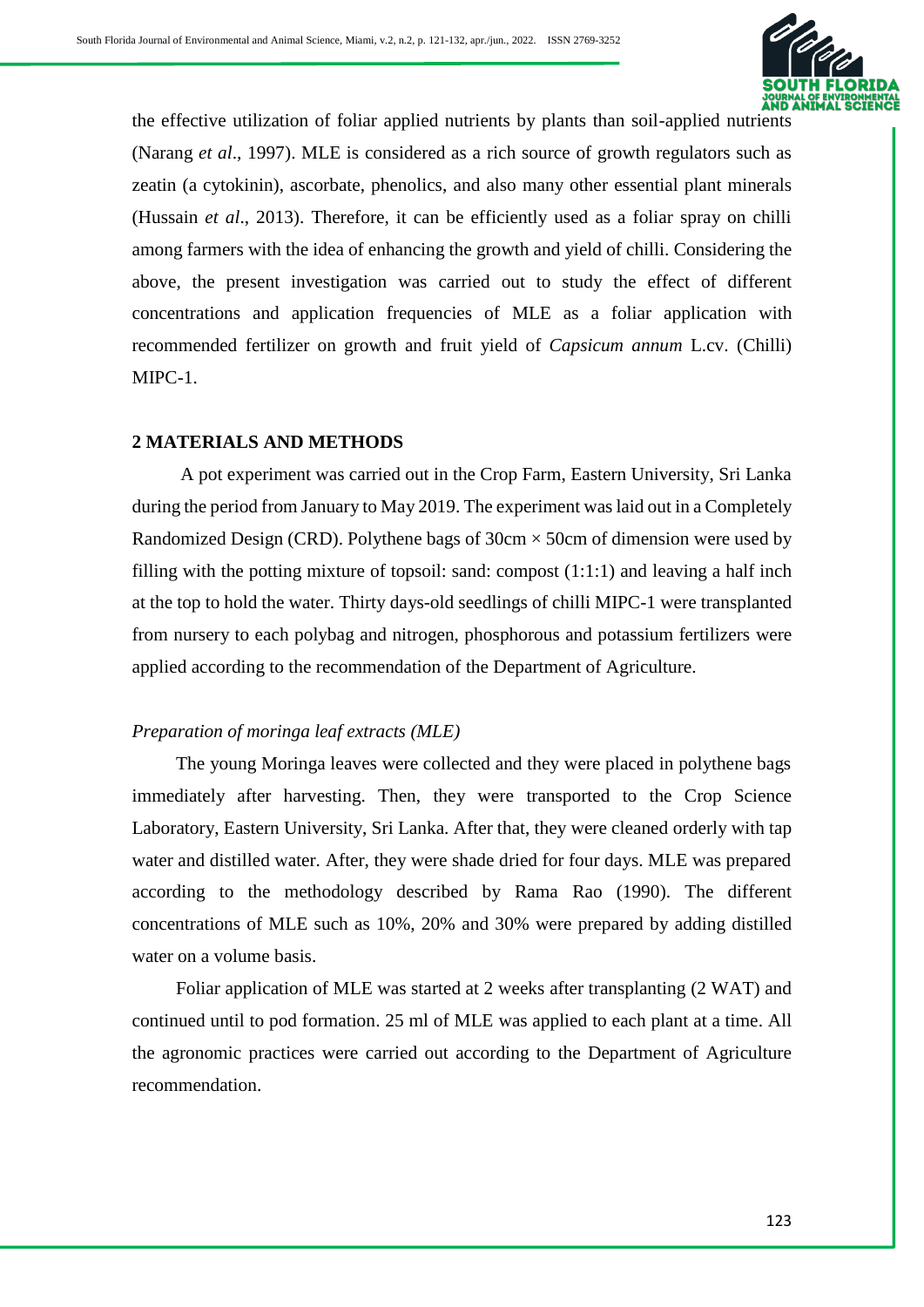

## *Data Collection and Analysis*

The growth and yield parameters were collected in the experiment at 6 and 9 and 11 WAT. Data were statistically analysed using statistical software SAS 9.4 and the mean comparison within treatments were performed by Duncan Multiple Range Test (DMRT) at 5 % significant level.

# **3 RESULT AND DISCUSSION**

## *Plant height*

As shown in table 1, different concentrations and application frequencies of MLE was significantly influenced ( $p<0.05$ ) the plant height of chilli. At 6 WAT, the highest plant height of 32.20 cm was reported in T1, followed by T3 (29.25 cm) and T6 (25.40 cm) and then T5 (22.35 cm) (Table 1). The lowest plant height was recorded in the control treatment (T0). At 9 WAT, the highest plant height of 39.70 cm was observed  $(p<0.05)$ in T1, followed by T5 (33.85 cm) and T6 (34.45 cm) and the lowest plant height of 21.30 cm was observed in control treatment (T0). At 11 WAT, the highest plant height (60.25 cm) was recorded in T1 which was significantly higher than the other treatments (Table 1). The lowest plant height was recorded in T0 (30.35 cm). In general, the highest plant height was observed in T1 and the lowest plant height was observed in T0. Therefore, application of MLE at the rate of 10% concentration at one-week interval had a significant effect ( $p<0.05$ ) on the plant height. This might be due to the plant growth stimulating effect of zeatin, carotenoids, ascorbates, phenols, potassium and calcium which are essential for the growth (Chattha *et al*., 2018). These findings are in agreement with the results of Taha *et al*. (2015) who reported that the application of MLE (10%) increased the plant height in the Jojoba plant by 103.24%. Furthermore, research studies have reported that the foliar application of MLE increased the plant height in many crops such as sunflower (Hassan *et al*., 2017), wheat (Rehman *et al*., 2017), sweet corn (Abosede *et al*., 2018) and tomato (Culver *et al*., 2012) and okra (Kanchani and Harris, 2019).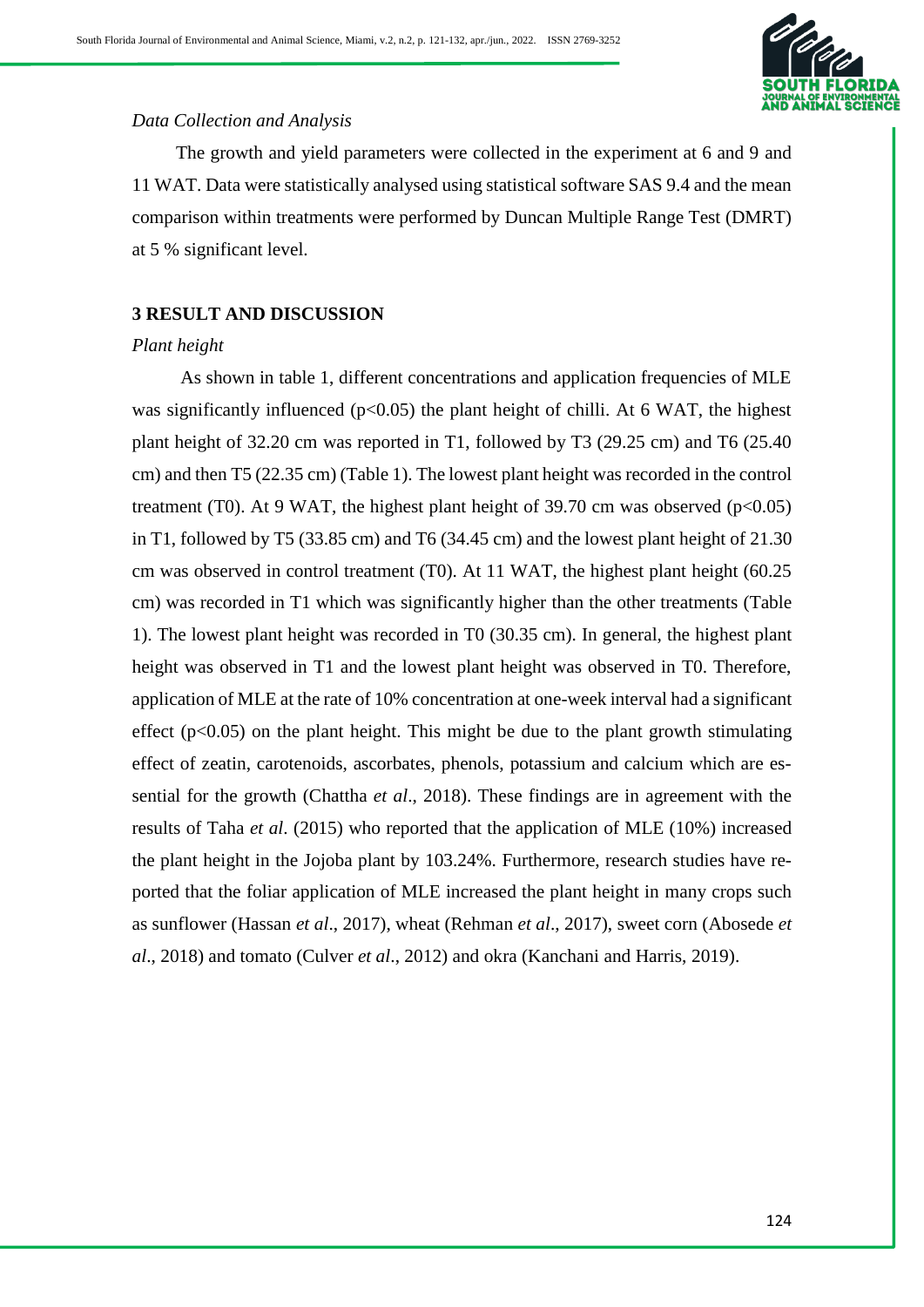

Table 1 Effect of different concentrations of Moringa Leaf Extract (MLE) on plant height at different stages of crop.

|                  |                             | <b>WAT</b>               |                          |
|------------------|-----------------------------|--------------------------|--------------------------|
| <b>Treatment</b> | 6                           | 9                        | 11                       |
| T <sub>0</sub>   | $16.40^e \pm 1.09$          | $21.30^{\circ} \pm 0.57$ | $30.35^{\circ} \pm 0.90$ |
| T1               | $32.20^a \pm 0.97$          | $39.70^a \pm 1.07$       | $60.25^a \pm 1.68$       |
| T <sub>2</sub>   | $20.25^d \pm 0.91$          | $24.95^{\circ}$ ± 0.81   | $46.30^b \pm 1.51$       |
| T <sub>3</sub>   | $\overline{29.25^b}$ ± 1.27 | $36.85^{ab} \pm 1.67$    | $43.35^b \pm 0.85$       |
| <b>T4</b>        | $29.75^{ab} \pm 0.30$       | $36.80^{ab} \pm 0.49$    | $50.1^b \pm 0.24$        |
| T <sub>5</sub>   | $22.35^d \pm 1.03$          | $33.85^b \pm 1.10$       | $50.0^b \pm 0.39$        |
| T6               | $25.40^{\circ} \pm 1.09$    | $34.45^b \pm 0.74$       | $48.9^b \pm 0.33$        |
| <b>P</b> Value   | 0.0001                      | 0.0003                   | 0.0005                   |

 $* p < 0.05$ - NS; Not Significant

Mean values in a column having the dissimilar letter/letters indicate significant differences at 5% level of significance according to Duncan Multiple Range Rest (DMRT).

#### *Number of branches/plant*

The number of branches of chilli was significantly influenced ( $p<0.05$ ) by the application of MLE at the rate of 10% concentration (Table 2). At 6 WAT, the maximum number of branches was given in T1 (9.5) and the minimum number of branches was given in T0 (2.0) (Table 2). At 9 WAT, a significant increase in the number of branches/plant was observed in T1 (15.0) compared to the other treatments while the minimum number of branches/plant was recorded in control treatment (3.5). At 11 WAT, the maximum number of branches/plant (22.0) was observed in T1 followed by T3 (17.0). The minimum number of branches/plant was observed in T0 (5.5). T2 was par with T3 (Table 2). Therefore, the application of different concentrations of MLE was significantly (p<0.05) influenced the number of branches per plant. The obtained results illustrated that the application of MLE at the rate of 10% at one-week interval increased the number of branches/plant. This might be due to the presence of naturally occurring growth regulators such as zeatin, abscisic acid and gibberellin which play an important role in cell division and elongation of crops leading to improved growth of plants (Nouman *et al*., 2010). These findings are in consistent with the study of Bashir *et al*. (2014) who reported that the foliar application of MLE increased the number of branches/plant in tomato which is belonged to family Solanaceae. Likewise, the results are agreed with Zaki and Rady (2015) who reported that foliar application of MLE improves crop performances as it is a good source of zeatin that is responsible for the rate of cell-division and cellenlargement.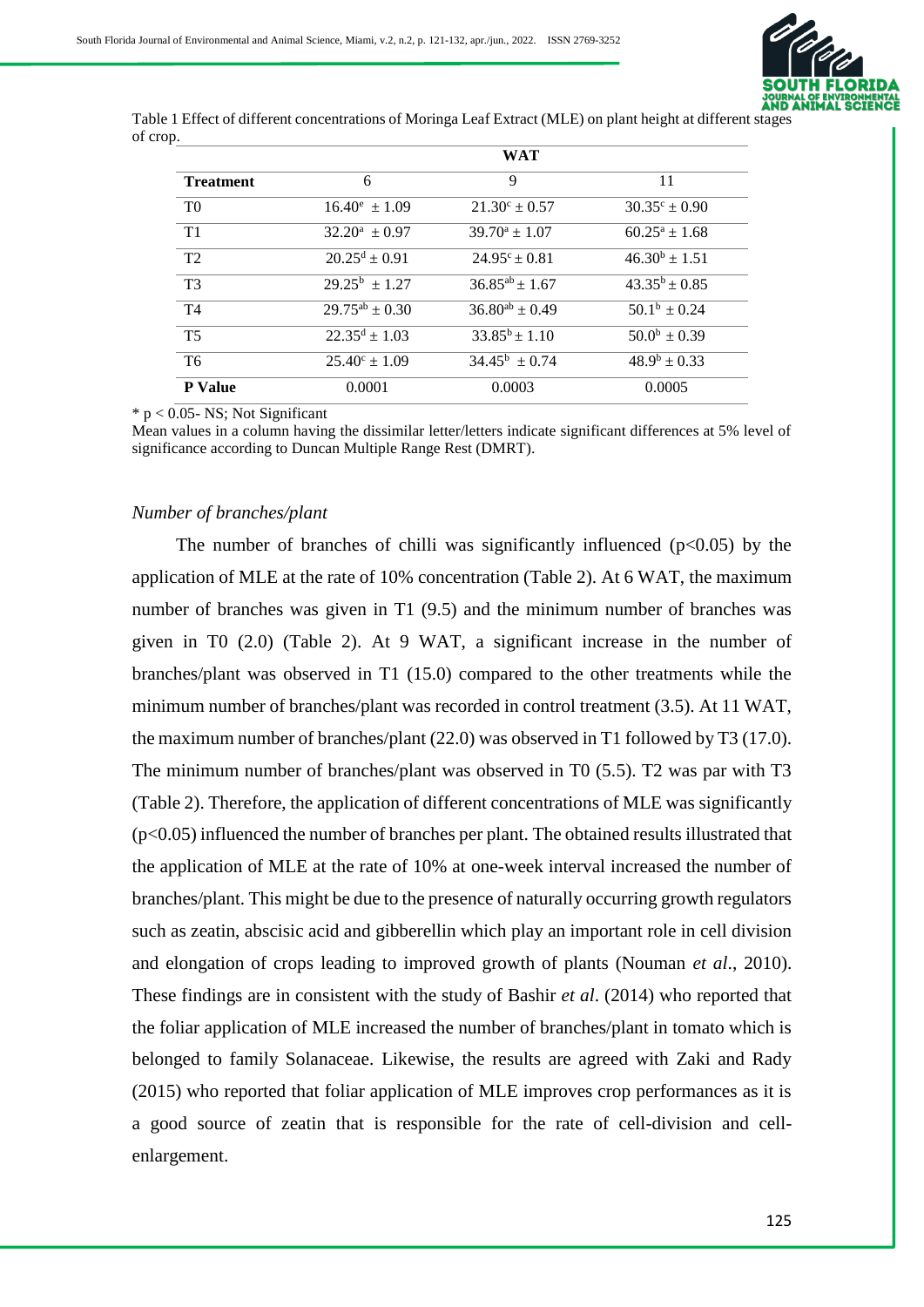

| Table 2 Effects of different concentrations of Moringa Leaf Extract (MLE) on number of branches at |  |  |  |  |  |  |
|----------------------------------------------------------------------------------------------------|--|--|--|--|--|--|
| different stages of crop.                                                                          |  |  |  |  |  |  |

|                  |                            | <b>WAT</b>             |                            |
|------------------|----------------------------|------------------------|----------------------------|
| <b>Treatment</b> | 6                          | 9                      | 11                         |
| T <sub>0</sub>   | $2.0^d \pm 0.53$           | $3.5^{\circ} \pm 0.33$ | $5.5^d \pm 0.35$           |
| T1               | $9.5^a \pm 0.67$           | $15.0^a \pm 2.03$      | $22.0^a \pm 2.12$          |
| T2               | $4.5bcd \pm 0.67$          | $5.0^{bc} \pm 0.67$    | $15.5^b \pm 1.06$          |
| T <sub>3</sub>   | $4.0^{\text{cd}} \pm 1.36$ | $7.5^{bc} \pm 0.33$    | $17.0^b \pm 0.70$          |
| T <sub>4</sub>   | $4.5bcd \pm 0.67$          | $5.5^{bc} \pm 0.33$    | $12.5^{bc} \pm 0.35$       |
| <b>T5</b>        | $7.0^{bc} \pm 1.36$        | $9.5^{\rm b} \pm 1.01$ | $8.0^{\text{cd}} \pm 0.70$ |
| T <sub>6</sub>   | $6.0^{\rm b} \pm 1.36$     | $8.5^{bc} \pm 1.01$    | $10.5^{\circ} \pm 0.35$    |
| <b>P</b> Value   | 0.003                      | 0.0124                 | 0.0009                     |

 $* p < 0.05$ - NS; Not Significant

Mean values in a column having the dissimilar letter/letters indicate significant differences at 5% level of significance according to Duncan Multiple Range Rest (DMRT).

#### *Dry weight of leaves/plant*

Foliar application of MLE significantly influenced  $(p<0.05)$  on the dry weight of leaves/plant (Table 3). At 6, 9 and 11 WAT, maximum dry weight was observed in T1 and the minimum dry weight in T0 (Table 3). It was observed an increment of the dry weight of leaves/plant with increasing growth of the plant. The number of leaves was increased with the foliar application of MLE as it is a rich source of essential nutrients for plant growth and it is the reason for the increased dry weight of leaves/plant. This is in concurrence with the research findings of Hashish *et al*. (2016) who reported that the application of MLE increased the dry weight of leaves of *Alstonia scholaris* (Blackboard tree) compared with control treatment.

Table 3 Effects of different concentrations of Moringa Leaf Extract (MLE) on dry weight of leaves (g/plant) at different stages of crop

|                        | WAT                         |                         |                       |  |
|------------------------|-----------------------------|-------------------------|-----------------------|--|
| Treatment              |                             | 9                       |                       |  |
| T0                     | $0.37^e \pm 0.36$           | $0.80^{\circ} \pm 0.08$ | $3.90^{\circ}$ + 0.44 |  |
| T1                     | $2.32^a \pm 1.30$           | $4.38^a \pm 0.98$       | $9.0^a \pm 0.94$      |  |
| T <sub>2</sub>         | $1.04^c \pm 0.86$           | $2.17^{bc}$ ± 1.55      | $4.50^{bc} \pm 0.21$  |  |
| T <sub>3</sub>         | $1.58^b \pm 1.66$           | $2.75^{\rm b} \pm 1.44$ | $4.76^{bc} \pm 0.81$  |  |
| $\overline{T4}$        | $0.59^{\text{de}} \pm 0.72$ | $2.49^b \pm 0.62$       | $6.27^{bc} \pm 1.37$  |  |
| $\overline{\text{T5}}$ | $0.73^{\text{cd}} \pm 0.79$ | $2.39^b \pm 0.53$       | $5.37^{bc} \pm 1.70$  |  |
| T <sub>6</sub>         | $0.92cd \pm 0.50$           | $2.73^b \pm 0.94$       | $6.59^b \pm 0.68$     |  |
| P value                | 0.0001                      | 0.0134                  | 0.0147                |  |

 $*$  p < 0.05- NS; Not Significant

Mean values in a column having the dissimilar letter/letters indicate significant differences at 5% level of significance according to Duncan Multiple Range Rest (DMRT).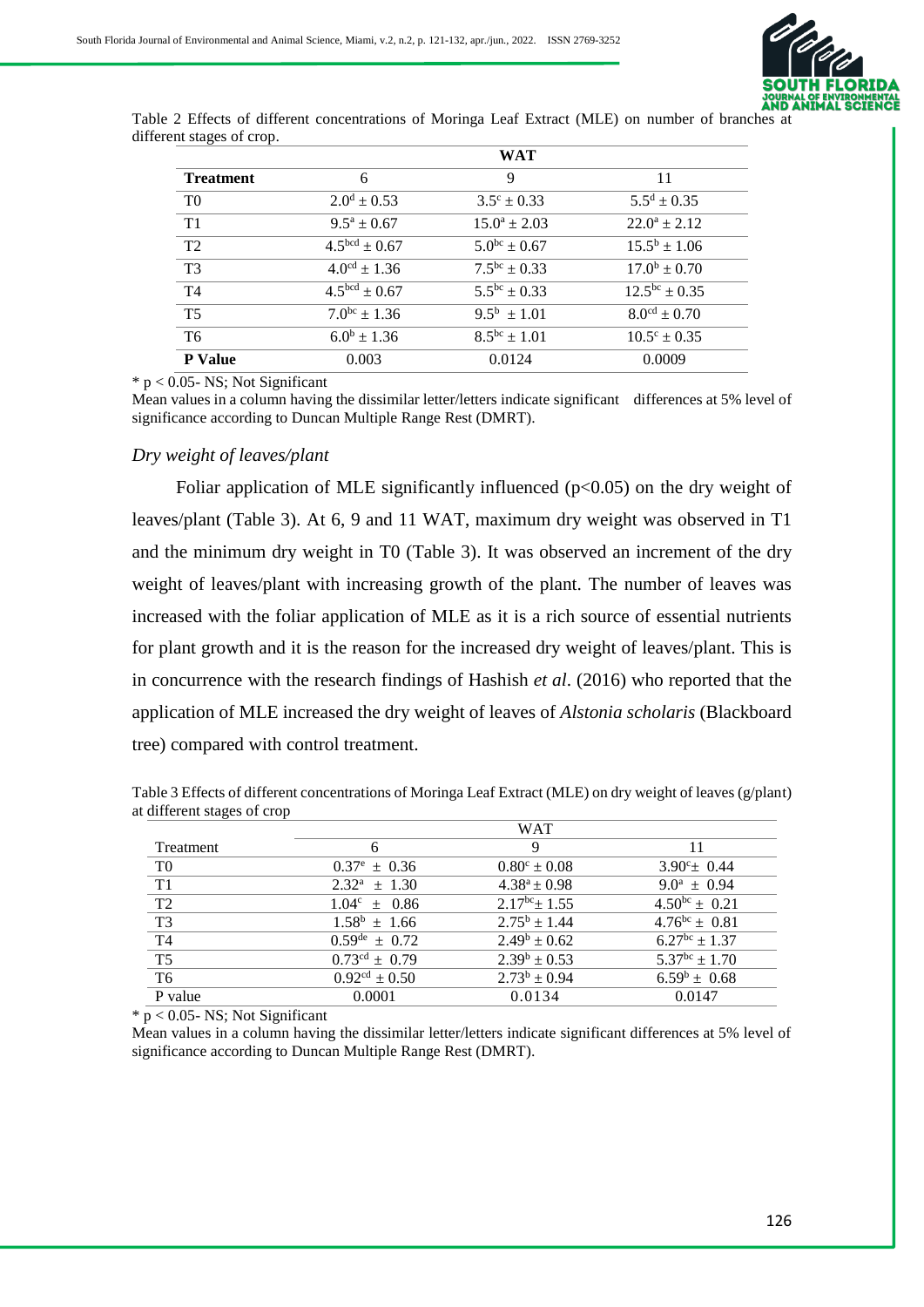

# *Dry weight of stems/plant*

The effect of foliar application of MLE on the dry weight of stems/plant of chilli is given in Table 4. The application of MLE significantly increased the dry weight of stems/plant. At 6 WAT, the maximum dry weight of stems was reported in T1 (1.43 g), and minimum dry weight was reported in T0  $(0.52 \text{ g})$ . There was no significant difference among the treatments T0, T2, T3, T4, T5 and T6 (Table 4). At 9 WAT, the maximum dry weight of stems was observed in T1 (3.86 g) while the minimum dry weight of stems was observed in T0 (1.20g). At 11WAT, foliar application of MLE was caused to a clear increment of the dry weight of stems/plant in T1 (11.68 g). As well as, there was no significant difference in T0, T2, T3, T4, T5 and T6. MLE contains inorganic nutrients and growth-promoting hormones like auxins and cytokinins. This might have contributed to the acceleration in growth through rapid cell division, cell multiplication and enlargement (Makkar and Becker, 1996 and Moyo *et al*., 2011). Therefore, it has led to the increment of the dry weight of stems/plant.

| Table 4 Effects of different concentrations of Moringa Leaf Extract (MLE) on dry weight of stems |  |
|--------------------------------------------------------------------------------------------------|--|
| (g/plant) at different stages of crop                                                            |  |

|                 | <b>WAT</b>           |                             |                    |
|-----------------|----------------------|-----------------------------|--------------------|
| Treatment       |                      | 9                           |                    |
| T0              | $0.52^b \pm 0.7$     | $1.20^e \pm 0.57$           | $4.46^b \pm 1.18$  |
| T1              | $1.43^a \pm 0.25$    | $3.86^a \pm 1.89$           | $11.68^a \pm 0.98$ |
| T <sub>2</sub>  | $0.53^b \pm 0.25$    | $1.45^{\text{de}} \pm 0.78$ | $4.26^b \pm 0.36$  |
| $\overline{T3}$ | $0.78^b \pm 2.4$     | $2.26^{\circ} \pm 0.36$     | $6.39^b \pm 0.87$  |
| T <sub>4</sub>  | $0.44^b \pm 0.1$     | $1.74^d \pm 4.78$           | $5.71^b \pm 1.42$  |
| T <sub>5</sub>  | $0.57^{\rm b}$ + 0.7 | $2.82^b \pm 1.47$           | $6.51^b \pm 1.20$  |
| T <sub>6</sub>  | $0.54^b \pm 0.2$     | $1.64^{\text{de}} \pm 0.57$ | $3.76^b \pm 0.52$  |
| P value         | 0.0181               | 0.0001                      | 0.0139             |

 $*_{p}$  < 0.05- NS; Not Significant

Mean values in a column having the dissimilar letter/letters indicate significant differences at 5% level of significance according to Duncan Multiple Range Rest (DMRT).

# *Dry weight of roots/plant*

Table 5 is shown the effect of foliar application of MLE on the dry weight of roots/plant. Foliar application of MLE at 10% concentration had a significant  $(p<0.05)$ effect on the dry weight of roots/plant when compared to the control treatment (T0). This might be due to the presence of a high amount of phosphorous in the MLE that promotes the root development (Shaaban *et al*., 2009). Besides, the improvement of the root system could be influenced due to the presence of auxin and cytokinin which are responsible for the growth promotion and also the other compounds in MLE (Nouman *et al.,* 2010). This is in agreement with Culver *et al*. (2012) and Ogbuehi *et al*. (2018) who reported that the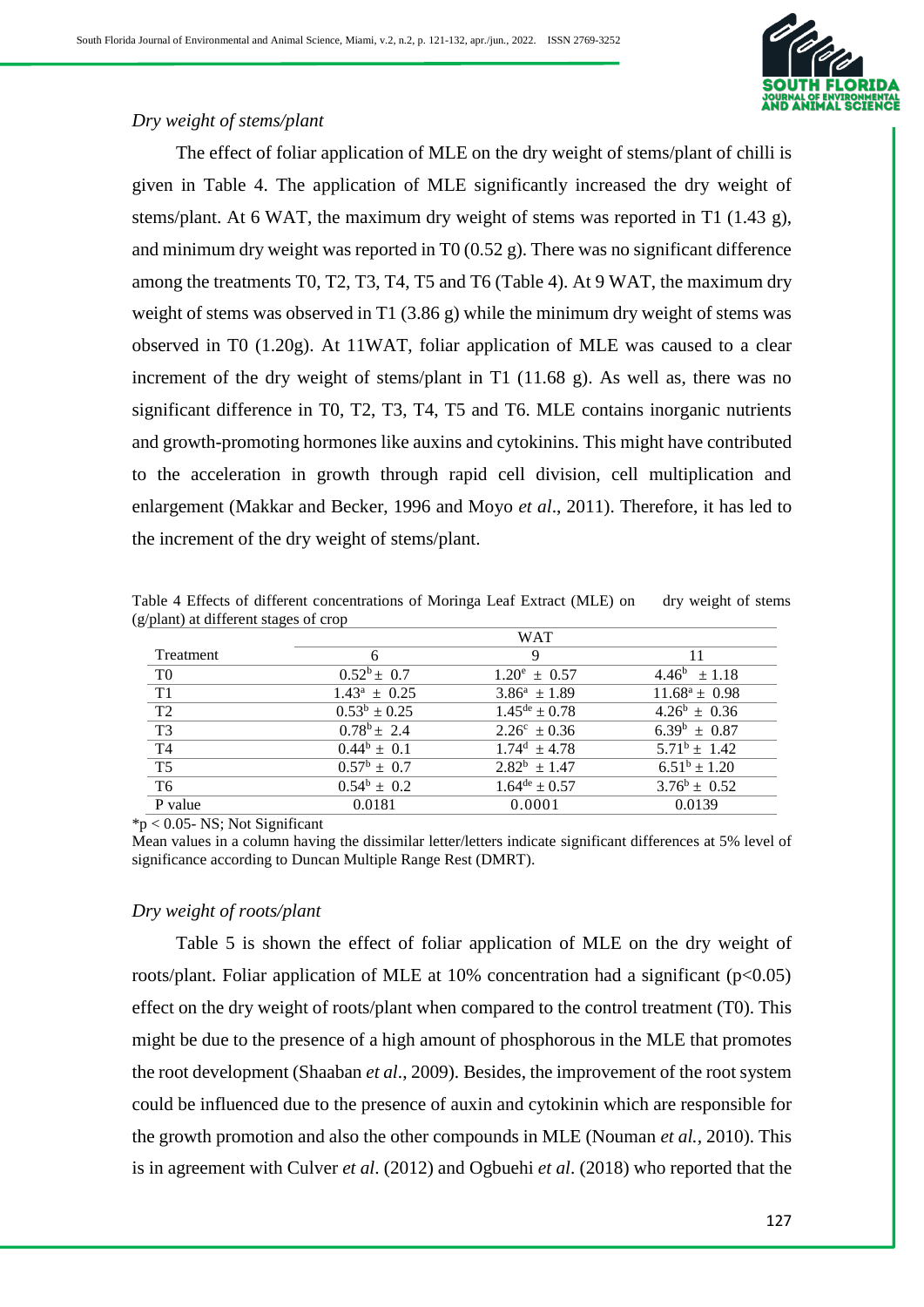

application of moringa leaf extract significantly increased the root dry weight in tomato and soya bean respectively.

|                        | WAT                         |                                 |                   |
|------------------------|-----------------------------|---------------------------------|-------------------|
| <b>Treatment</b>       |                             | 9                               | 11                |
| T0                     | $0.39^d \pm 0.08$           | $0.50^{\circ} \pm 0.51$         | $1.73^c \pm 0.73$ |
| T1                     | $0.84^a \pm 0.08$           | $1.89^a \pm 1.37$               | $3.09^a \pm 1.03$ |
| T <sub>2</sub>         | $0.60^{bc} \pm 0.01$        | $\overline{1.37}^{ab} \pm 1.20$ | $2.26^b \pm 0.98$ |
| T <sub>3</sub>         | $0.73^{ab} \pm 0.11$        | $1.14^{bc} \pm 0.79$            | $2.36^b \pm 1.08$ |
| T <sub>4</sub>         | $0.56^{\circ} \pm 0.10$     | $0.79^{bc} \pm 1.10$            | $2.50^b \pm 0.64$ |
| $\overline{\text{T5}}$ | $0.53^{\text{cd}} \pm 0.09$ | $1.26^{ab} \pm 0.72$            | $2.50^b \pm 1.33$ |
| T <sub>6</sub>         | $0.56^{\circ} \pm 0.15$     | $0.87^{bc} \pm 0.96$            | $2.24^b \pm 0.98$ |
| P value                | 0.0025                      | 0.0284                          | 0.0075            |

Table 5 Effects of different concentrations of Moringa Leaf Extract (MLE) on dry weight of roots/plant at different stages of crop.

 $* p < 0.05$ - NS; Not Significant

Mean values in a column having the dissimilar letter/letters indicate significant differences at 5% level of significance according to Duncan Multiple Range Rest (DMRT).

#### *Total dry weight/plant (leaves, stems, roots and pod/plant)*

Data recorded on the effect of foliar application of MLE on total dry weight/plant is presented in Table 6. According to the results, at 6 WAT maximum dry weight/plant was recorded in T1 (4.59 g/plant) followed by T3 (3.11 g/plant) and T2 (2.21 g/plant). As well as the minimum dry weight was recorded in T0 (1.29 g/plant) (Table 6). At 9 WAT, maximum dry weight was recorded in T1 (10.19 g/plant) followed by T5 (6.63 g/plant), T6 (5.75 g/plant) and T4 (5.03 g/plant). The minimum dry weight was recorded in T0 (2.50 g/plant). In general, total dry weight/plant increased with time. At 11 WAT, there was no significant difference observed among the treatments (Table 6). Therefore, MLE has significantly influenced ( $p<0.05$ ) the total dry weight/plant. Application of MLE at one-week interval with a 10% concentration showed a significant difference in total dry weight/plant compared to control treatment. Makkar *et al.* (2007) revealed that MLE is rich with significant quantities of calcium, potassium, and cytokinin in the form of zeatin, antioxidants proteins, ascorbates and phenols. Therefore, MLE can be considered to support the growth of plant parts and ultimately increase the total dry weight of plants. Especially, biomass production is increased with foliar application of MLE due to the presence of zinc as it is helps increase biomass production (Cakmak, 2008). The results (Table 6) are corroborated with the research findings of Muhammad *et al*. (2013) who found that plant dry weight was significantly affected by the foliar application of moringa leaf extract. Hashish *et al*. (2016) also documented that the application of MLE at once after a month and another time after two months of planting with 5 cm/pot increased the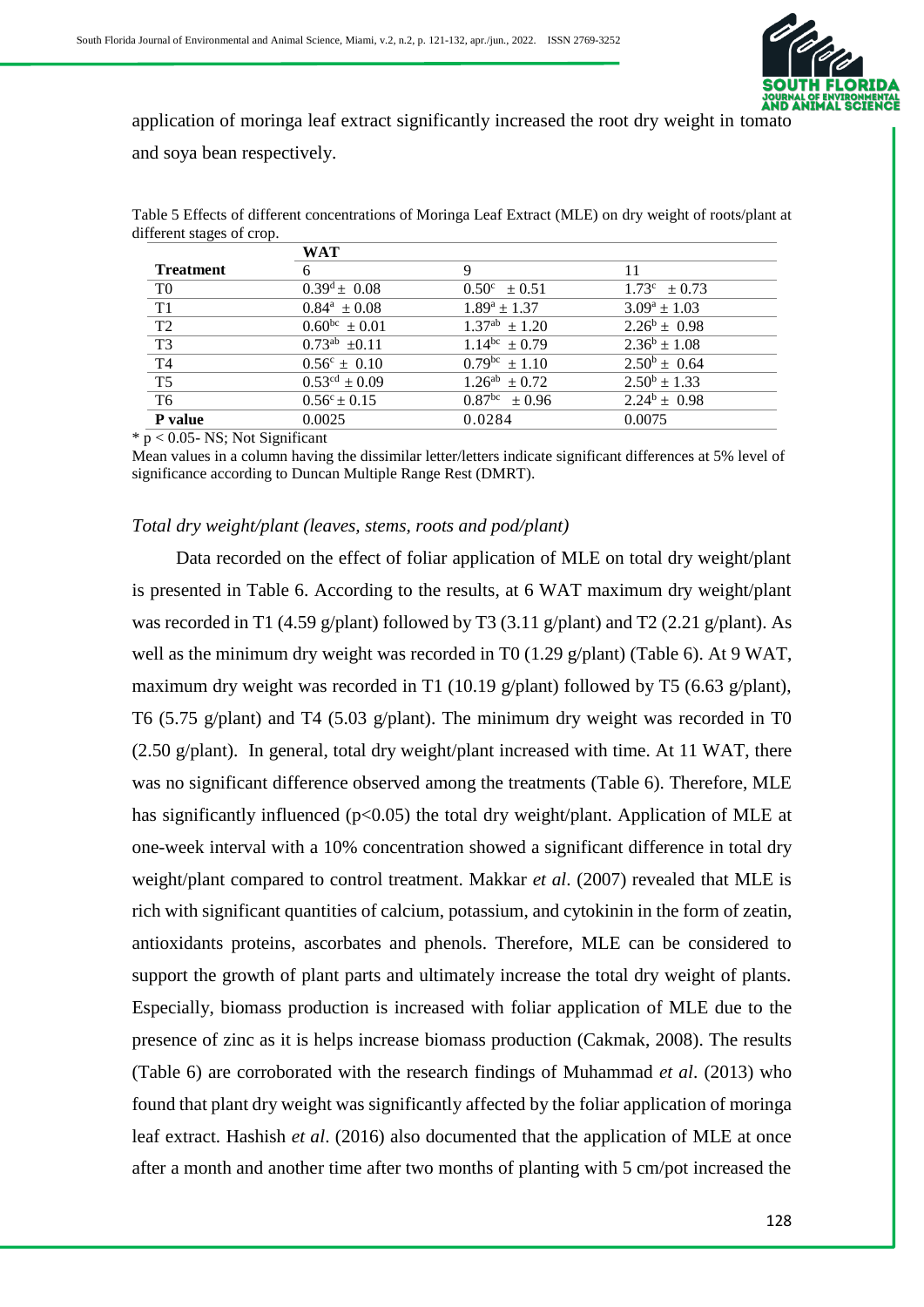

dry weight of roots, leaves and stems of *Alstonia scholaris* (Blackboard tree) compared with the control treatment. As well as, Abdalla (2014) reported that the foliar application of MLE at low concentration (2%) increased the total dry weight of the rocket plant.

|                  | <b>Weeks After Transplanting (WAT)</b> |                         |                       |  |
|------------------|----------------------------------------|-------------------------|-----------------------|--|
| <b>Treatment</b> |                                        | g                       | 11                    |  |
| <b>TO</b>        | $1.29^{\mathrm{f}} \pm 0.29$           | $2.50^e \pm 1.18$       | $10.36^b \pm 0.59$    |  |
| T <sub>1</sub>   | $4.59^a \pm 1.41$                      | $10.19^a \pm 0.48$      | $19.32^a \pm 1.92$    |  |
| T <sub>2</sub>   | $2.21^{\circ} \pm 0.97$                | $4.99^{\rm d} \pm 1.48$ | $11.56^b \pm 0.25$    |  |
| T <sub>3</sub>   | $3.11^b \pm 1.12$                      | $5.65^{cd} \pm 1.70$    | $13.92^{ab} \pm 0.78$ |  |
| <b>T4</b>        | $1.60^{\text{ef}} \pm 0.44$            | $5.03^d \pm 0.44$       | $14.84^{ab} \pm 1.34$ |  |
| T <sub>5</sub>   | $\overline{1.83^{\text{de}}}$ ± 1.53   | $6.63^b \pm 0.59$       | $14.83^{ab} \pm 0.24$ |  |
| T <sub>6</sub>   | $2.02cd \pm 1.61$                      | $5.75^{\circ} \pm 0.03$ | $13.01^{ab} \pm 0.63$ |  |
| P value          | 0.0001                                 | 0.0001                  | <b>NS</b>             |  |

Table 6 Effects of different concentrations of Moringa Leaf Extract (MLE) on total dry weight of chilli plant (g/plant) at different stages of crop.

 $* p < 0.05$ - NS; Not Significant

Mean values in a column having the dissimilar letter/letters indicate significant differences at 5% level of significance according to Duncan Multiple Range Rest (DMRT).

### *Dry weight of fruits/plant*

Fruit weight is the most important yield contributing character for all the plant species. Experiment results revealed that there is a remarkable variation ( $p<0.05$ ) in dry weight of fruits/plant at 9 and 11WAT (Table 7). At 9 WAT, the maximum dry weight of fruits /plant was recorded in T1 (2.01g/plant) while the minimum dry weight was observed in T0 (0.24 g/plant). T3 was on par with T4 and T6 (Table 7). At 11 WAT, the highest dry weight was achieved in T1 (18.37 g/plant) and the minimum dry weight was observed in T0 (1.29 g/plant). As well as, T2 was par with T4, T5 and T6. According to the results, it is clear that there is a significant increase in dry weight of fruits /plant in T1 compared to T0 (control) treatment. This compliances with the findings of Culver *et al*. (2012) who found that MLE significantly increased the dry weight of tomato fruit (1:32) and similar results showed that the MLE can enhance the photosynthetic apparatus in the treated plant which in turn enhance the plant productivity and thereby dry matter content of fruit (Azooz *et al*., 2004 and Kanchani and Harris, 2019).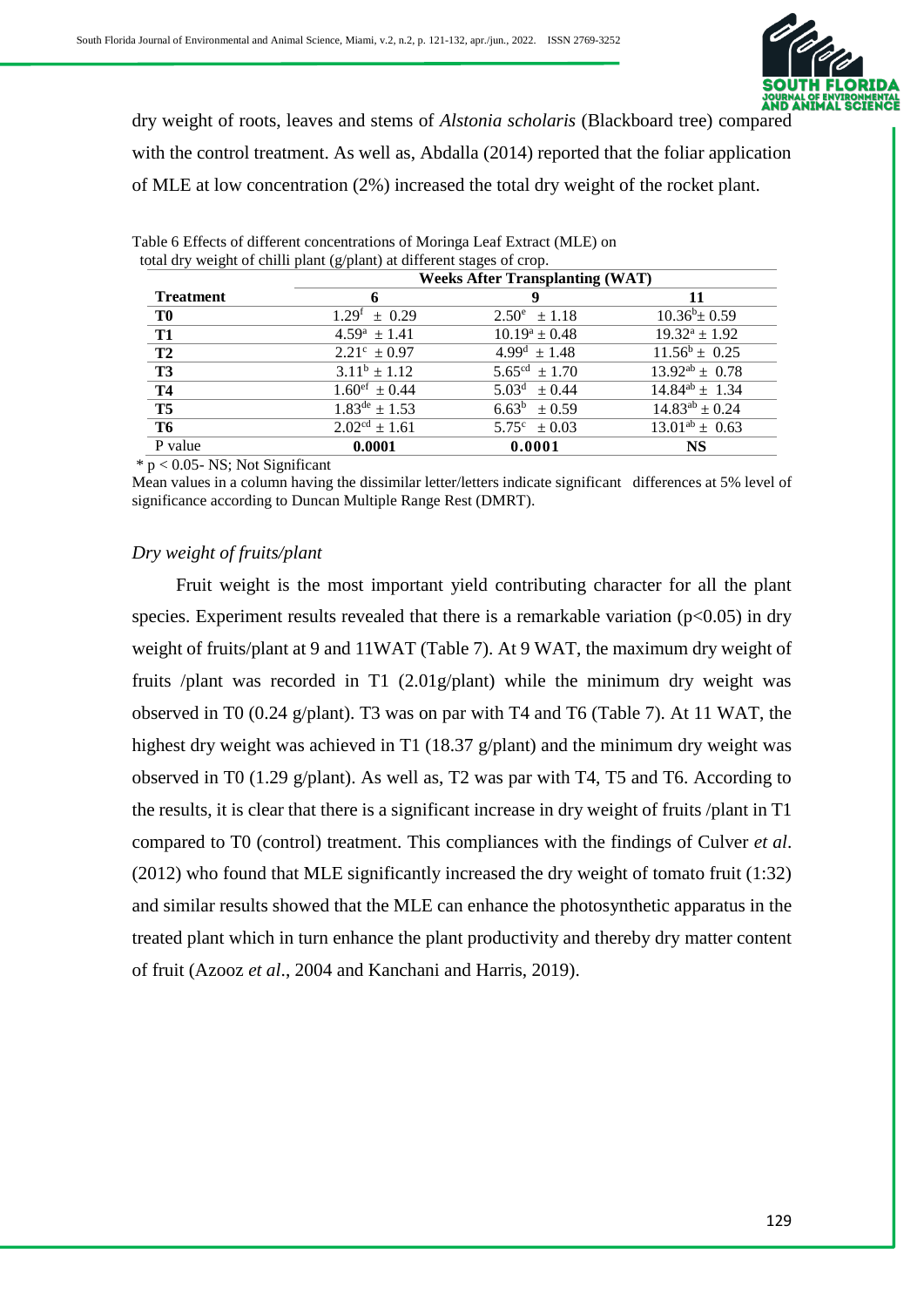

Table 7 Effects of different concentrations of Moringa Leaf Extract (MLE) on dry weight of fruits (g/plant) at different stages of crop.

|                  |                         | WAT                          |
|------------------|-------------------------|------------------------------|
| <b>Treatment</b> | 9                       | 11                           |
| T <sub>0</sub>   | $0.24^{\circ} \pm 0.05$ | $1.29^{\circ} \pm 0.03$      |
| T1               | $2.01^a \pm 2.35$       | $18.37^{\rm a} \pm 1.34$     |
| T <sub>2</sub>   | $1.06^{ab} \pm 0.55$    | $8.05^b \pm 0.15$            |
| T <sub>3</sub>   | $0.54^b \pm 0.05$       | $5.04^{bc}$ ± 0.50           |
| T <sub>4</sub>   | $0.52^b \pm 0.47$       | $\overline{7.81^b} \pm 0.30$ |
| T <sub>5</sub>   | $1.05^{ab} \pm 0.65$    | $8.12^b \pm 2.17$            |
| T <sub>6</sub>   | $0.62^b \pm 0.70$       | $9.12^b \pm 0.25$            |
| P value          | 0.038                   | 0.0033                       |

 $* p < 0.05$ - NS; Not Significant

Mean values in a column having the dissimilar letter/letters indicate significant differences at 5% level of significance according to Duncan Multiple Range Rest (DMRT).

#### **4 CONCLUSION**

Foliar application of 10% MLE was caused for the significant increment of the growth and fruit yield of chilli according to the research findings. Therefore, it is concluded that the foliar application of 10% moringa leaf extract (MLE) can be recommended for enhancing the growth and fruit yield of chilli.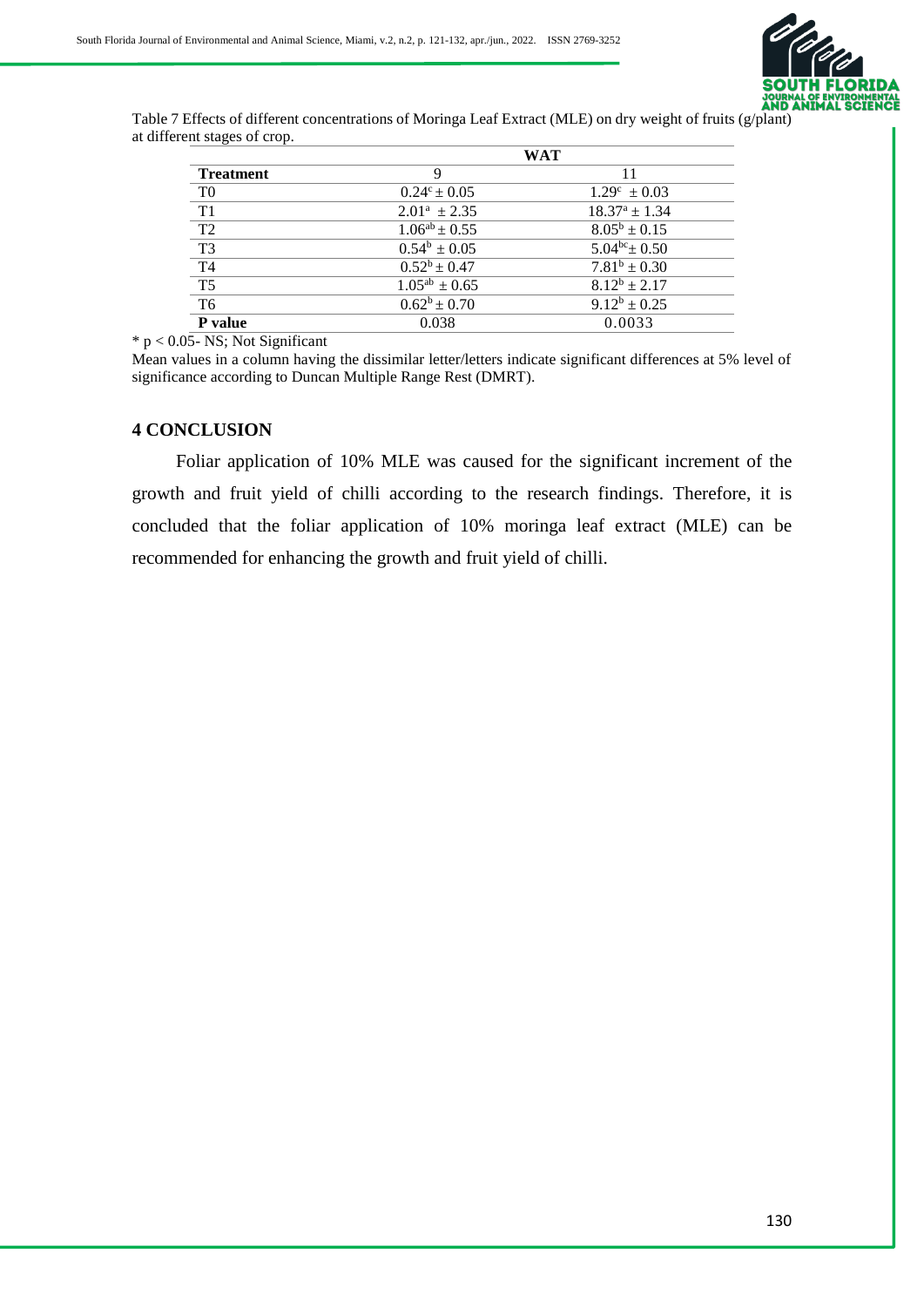

#### **REFERENCES**

Abdalla, M. M. (2014). Boosting the growth of rocket plants in response to the application of *Moringa oleifera* extracts as a biostimulant. *Life Science Journal*, 11(11): 1113-1121.

Abosede, F. K., Ayodeji, E. and Salawu, (2018). Potentials of *Moringa oleifera* leaf extract as bio stimulant on the field performance of sweet corn. *Journal of Biology, Agriculture and Health care*, 8(12): 50-56.

Azooz, M. M., Shaddad, M. A. and Abdel-Latef, A. A. (2004). Leaf growth and  $K+\sqrt{Na}+$  ratio as an indication of the salt tolerance of three sorghum cultivars grown under salinity stress and IAA treatment. *Acta Agronomica Hungarica*, 52(3): 287-296.

Bashir, K. A., Bawa, J. A. and Mohammed, I. (2014). Efficacy of leaf extract of drumstick tree (*Moringa oleifera* Lam.) on the growth of local tomato (*Lycopersicon esculentum*). *IOSR Journal of Pharmacy and Biological Sciences*, 9(4): 74-79.

Cakmak, I. (2008). Enrichment of cereal grains with zinc: agronomic or genetic bio fortification. *Plant and Soil*, 302: 1-17.

Chattha, M. U., Khan, I., Hassan, M. U., Chattha, M. B., Nawaz, M., Iqbal, A., Khan, N. H., Akhtar, N., Usman, M., Kharal, M. and Ullah, M. A. (2018). Efficacy of extraction methods of *Moringa oleifera* leaf extract for enhanced growth and yield of wheat. *Journal of Basic and Applied Sciences*, 14: 131-135.

Culver, M., Fanuel, T. and Chiteka, A. Z. (2012). Effect of moringa extract on growth and yield of tomato. *Greener Journal of Agricultural Sciences*, 2(5): 207-211.

Hashish, Kh. I., Mazhar, A. A. M., Aziz, A. N. G., Mahgoub, M. H. and Mahmoud, S. A. (2016). Influence of moringa extract application on growth and chemical constituents of *Alstonia scholaris* grown in sandy soil polluted by cadmium. *International Journal of PharmTech Research*, 9(8): 69-76.

Hassan, J., Maqsood, Q., Afzal, S., Khan, R. D. and Jamshaid, M. (2017). Allelopathic potential of *Moringa oleifera* leaf extract to enhanced the growth of sunflower (*Helianthus annuus* L.). *Journal of Global Innovation Agriculture and Social Science*, 5(3): 105-110.

Hussain, M., Farooq, M., Basra, S. M., and Lee, D. J. (2013). Application of Moringa allelopathy in crop sciences. In *Allelopathy* (pp. 469-483). Springer, Berlin, Heidelberg.

Kanchani, A. M. K. D. M and Harris, K. D. (2019). Effect of foliar application of Moringa (*Moringa oleifera*) leaf extract with recommended fertilizer on growth and yield of okra (*Abelmoschus esculentus*). *AGRIEAST,* 13 (2): 38-54.

Makkar, H. P. S. and Becker, K. (1996). Nutritional value and anti-nutritional components of whole and ethanol extracted of Moringa oleifera leaves. *Animal Feed Science and Technology*, 63: 211-228.

Makkar, H. P. S., Francis, G. and Becker, K. (2007). Bioactivity of phytochemicals in some lesserknown plants and their effects and potential applications in livestock and aquaculture production systems. *Animal*, 1: 1371- 1391.

Moyo, B. Masika, P. J., Hugo, A. and Muchenje, V. (2011). Nutritional characterization of Moringa (*Moringa olifera* Lam) leaves. *African Journal of Biotechnology*, 10 (60): 12925-12933.

Muhamman, M. A., Auwalu, B. M., Manga, A. A. and Gibrin, J. M. (2013). Effects of aqueous extract of Moringa (*Moringa olifera* Lam.) and nitrogen rates on some physiological attributes and yield of Tomato. *International Journal of Chemistry and Biological Science*, 1(1): 67-74.

Narang, R. S., Mahal, S. S., Bedi, S., Gosaland, K. S. and Bedi, S. (1997). Response of wheat to potassium fertilization under maximum yield research strategies. *Journal of Environment and Ecology,* 15(2): 474-477.

Nouman, W., Siddiqui, M. T. and Basra, S. M. A. (2010). Moringa oleifera leaf extract an innovative priming tool for rangeland grasses. *Turk Journal of Agriculture Forestry*, 36: 65-75.